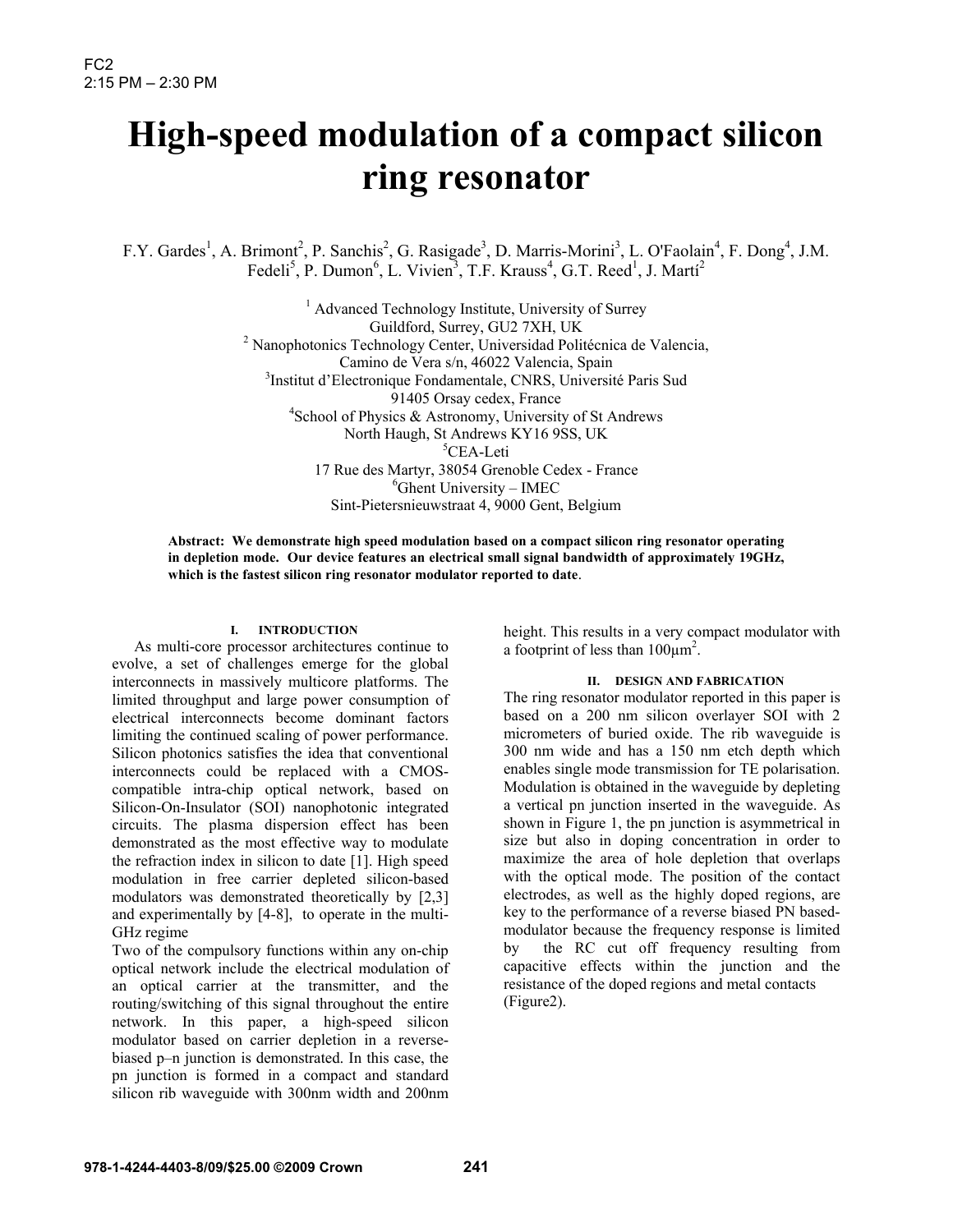

Figure 2: Top view of the device

**III. EXPERIMENTAL RESULTS** 

The optical response of the ring features resonances larger than 10dB around 1580 nm, where the free-spectral range of the 40.2 microns radius ring resonator varies from 2.5 nm at 1520 nm to 3 nm at 1620 nm. The output spectrum of the modulator for decreasing reverse bias is shown in Figure 3 where the modulator exhibited a DC on/off ratio of 5 dB at - 10V.



Figure 3: Experimental ring resonator transmission with increasing bias.

 These characteristics were measured using electrical probes to provide the bias. Very low values of the reverse current  $(-1 \mu A \text{ at } -10 \text{ V})$  were measured that ensured low electrical power dissipation in the ring resonator. With reverse voltage bias, carrier depletion is responsible for a refractive index change in the waveguide, which results in a red shift of the spectrum. A shift in resonant wavelength of around 20 pm was measured at -10 V.

The frequency response of the modulator was measured using an AC signal generated by an opto-RF vector network analyser (Agilent 86030A). The RF signal was coupled to the ring resonator using ground-signal-ground electrodes. The modulated optical signal was then coupled back to the opto-RF vector network analyser. The normalized optical response as a function of the frequency is given in Figure 4. A 3 dB cut-off frequency of 19 GHz is measured. To the author's knowledge, this is the fastest experimental ring resonator based silicon optical modulator reported to date.



The fabricated device displays promising figures in terms of frequency of operation. The device suffers non optimal performance due to alignment and electrical activation issues that can be overcome in the next generation of devices by moving towards a process with a self aligned junction and a different impurity selection for the waveguide n-type doping. These improvements will enable greater process control and an increase in device yield.

### **IV. CONCLUSIONS**

In conclusion, we present a high speed ring resonator modulator. The modulation was achieved by carrier depletion in an asymmetric p-n diode structure. The modulator exhibited the DC on/off ratio of 5 dB at - 10V, and a 3dB bandwidth of 19 GHz. This is the fastest reported operation of a silicon ring resonator modulator to date.